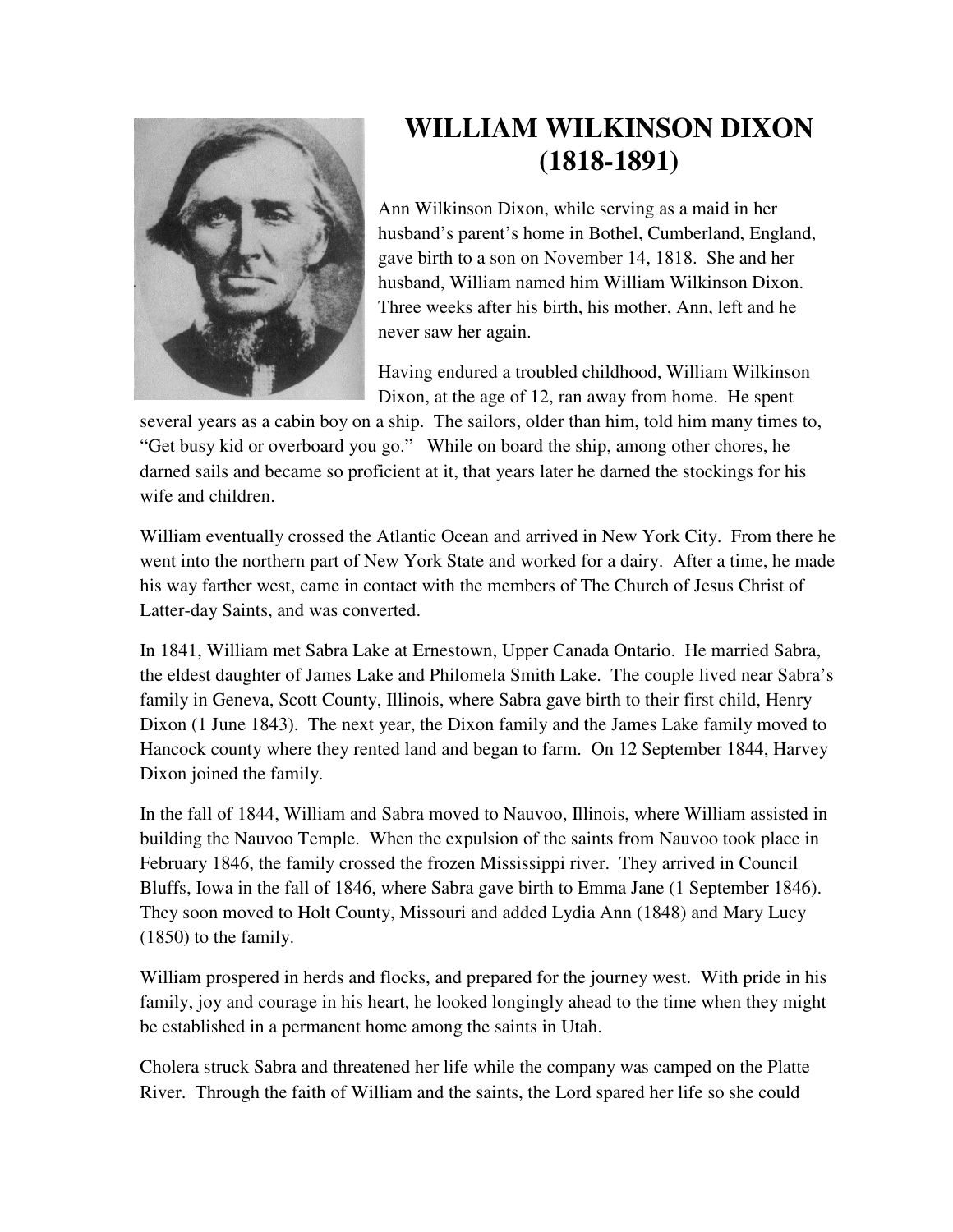continue in the migration with her husband and five children. Pleasant Green Taylor and his wife, Clara, Sabra's sister, were also in the company. William formed a close friendship with Pleasant Green, which continued throughout his life. They lived as neighbors after settling in Harrisville, Utah.

The company arrived in the Salt Lake Valley in September1850. After resting a few days and attending the church's semi-annual conference, they traveled north to Ogden's Fort (Lorin Farr's Fort) where they located for the winter. In the spring of 1851, William drove back over the Mormon Trail and assisted other pioneers on their long journey west. Sabra welcomed the weary travelers as they arrived and shared her meager comforts with them.

In the summer of 1851, William moved his family five miles northwest of Ogden, and with other pioneer families established a home along the Four Mile Creek in what would become the Eighth District, and eventually the town of Harrisville. On 2 June 1852, Sabra gave birth to the first white girl born in Harrisville. They named her Electa Philomelia

For the first several years, the settlers had problems with the Native Americans. Because of these hostilities, Brigham Young instructed the families in the area to build a fort. In the fall of 1853, they started construction approximately two miles south of Harrisville. They named it Bingham's Fort. Most of the settlers in Harrisville took their log houses apart, moved them inside of the fort, and rebuilt them.

The Dixons lived in a home on the north side of the fort. One hundred and ten families lived within the fortified walls of Bingham's Fort. The men guarded their families and homes night and day. They farmed in their fields during the day, carrying guns for protection, and returned to the fort at night. Finally, in 1856, they returned to their homesteads and rebuilt their homes on their farms.

While living in the fort, Sabra gave birth to a daughter, Esther Ann Dixon (22 March 1854). Lydia Ann Dixon, the fourth child, died while in Bingham's Fort at the age of 5. William and Sabra added eight more children to their family during the next 13 years: William James (1856), Bailey (1859), Sara Ellen (1861), Dudley (1864), John Lake (1865), Riley George (1866), and Alfred (1869). Six children died during the same 13 years. William James Dixon, age 7 died in 1862. Three children died within a three week period during late November, early December 1865: Ester Ann, 11, Sabra Elizabeth 8, and Bailey 6. What heartache must have filled their home at this tragic loss. Dudley Dixon died at birth in January 1872. The pioneers faced many deaths as they settled the west.

After moving from Bingham's Fort, William and Sabra returned to their chosen home-site in Harrisville. They built a log house and a rock cellar on a beautiful spot among the poplar and cottonwood trees beside the stream (approximately 875 North Harrisville Road). Later, William built a frame house on an elevation a few rods to the west for the accommodation of his increasing family. Beside the kitchen door, William dug a well, which was known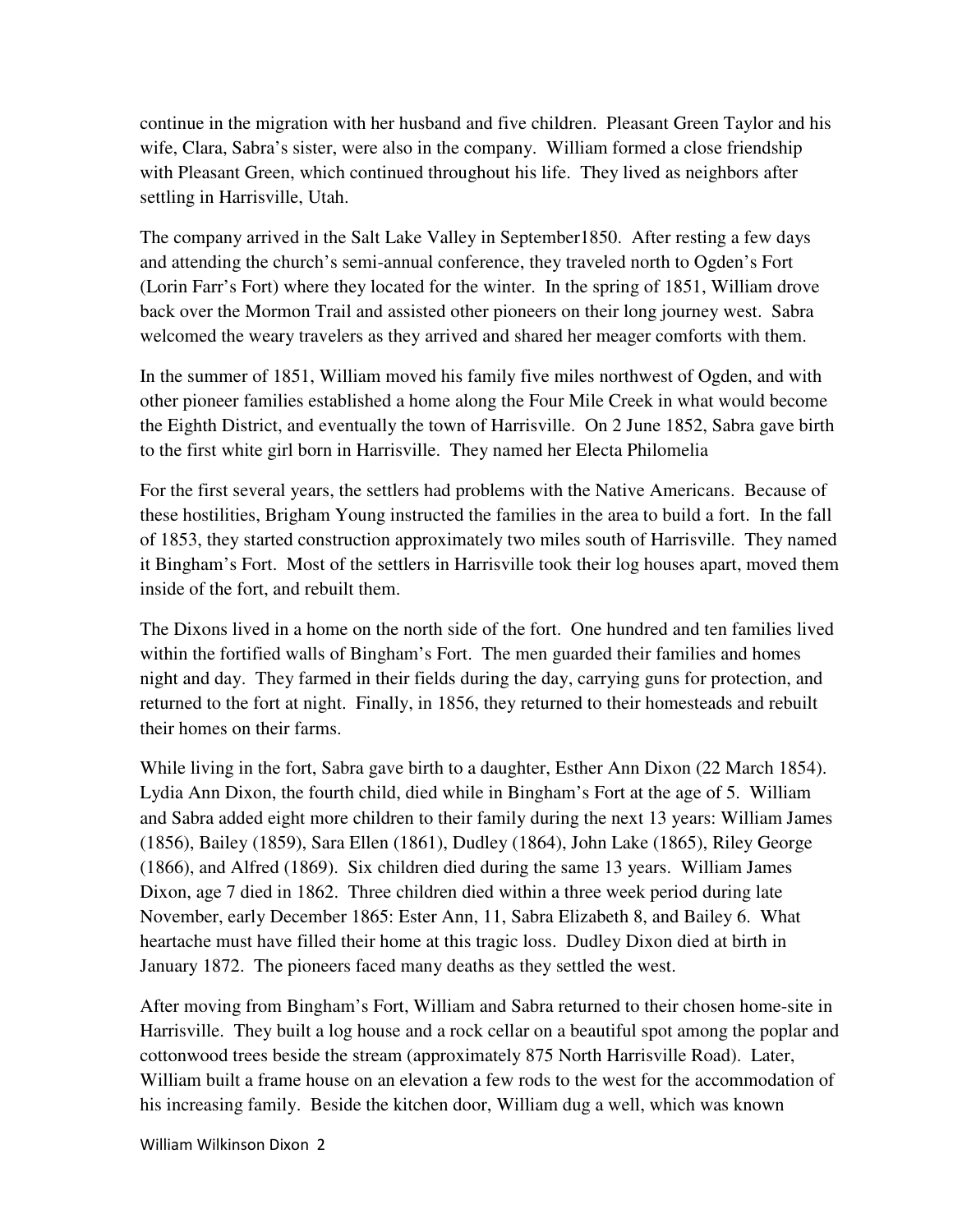throughout the valley as "the old Dixon." The well's deep rock wall and moss covered bucket invited many weary, thirsty travelers to stop for a drink and chat with "Father Dixon."

William loved the soil. He and his sons planted an orchard just below the hill to the south. He loved to prune his trees, and found joy in their bud, bloom, and fruit. Between the rows of trees he planted various kinds of berries. Settlers in the valley commented on his choice raspberries and blackberries. He planted one row of an unusual variety of fruit called ground cherries, which grew on a low, rambling bush. It was a rare plant with delicious fruit. South of the orchard, William planted a garden, and beyond that stretched his fields of grain and rich, green meadows.

William found a deep and satisfying joy in his religion. He honored the priesthood which he held. To him, a principle was a law. He gave implicit obedience to morning and evening prayers.

A grandson, Harvey Dixon Jr., wrote:

"I know Grandfather William Wilkinson Dixon was a good man who taught his children the power of prayer. In his home prayers were never forgotten, the first thing in the morning and the last thing before retiring at night. The writer (Harvey Dixon Jr.) was there and knelt in family prayers many times, and I well remember the humble, impressive prayers that came from the lips of those who would lead."

Dixon also took the payment of tithes and offerings, and attendance at church services seriously. He met his ward duties with integrity and dependability. He served in the district presidency in the LDS Church for several years. William and Sabra took their children to Salt Lake to attend the LDS general conference. He taught his children by example as well as by precept.

William had a keen interest in the affairs of the community of Harrisville. He also took an active role in education. He used his means and influence in building schools.

As age advanced, William Wilkinson Dixon suffered from a serious ailment. Calling his children together from Idaho and Utah, he and Sabra journeyed to Logan, with their children, to be sealed as a family in the Logan temple on 14 October 1890. William and Sabra had been sealed in the Endowment House in Salt Lake on 3 November 1855. Eight months after returning home from Logan, William became seriously ill. On 10 June 1891, at the age of 72, he passed away at his home surrounded by his devoted wife, family, and friends. He was buried in the Ogden City Cemetery. Sabra Lake Dixon died 2 July 1908, and was buried in the Ogden City Cemetery.

Friends considered William to be a "perfect" neighbor; thoughtful and considerate of the interests and rights of others. He was honest. Whenever he employed help, he gave the